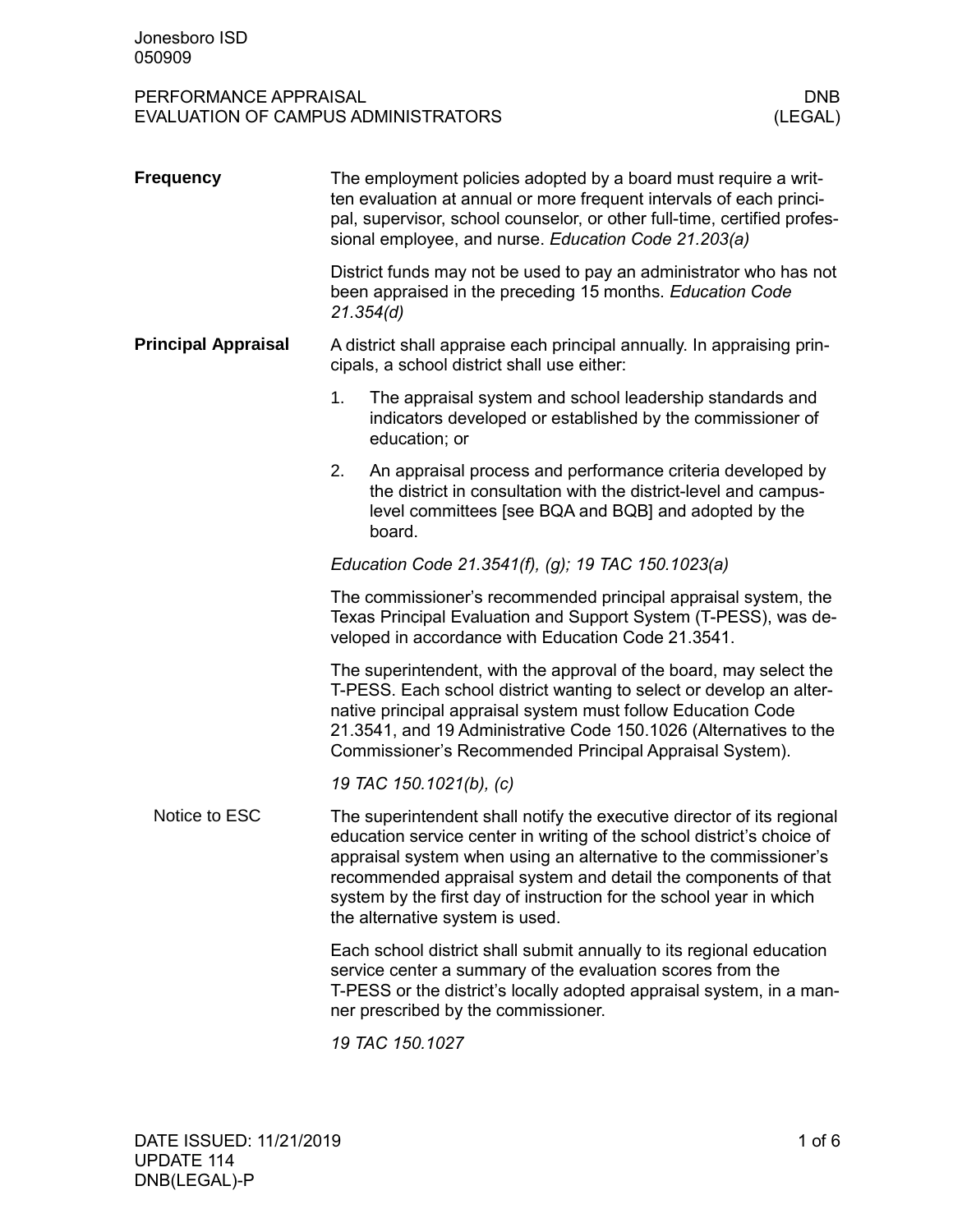| <b>Texas Principal</b><br>Evaluation and<br><b>Support System</b><br>(T-PESS) | Each principal shall be appraised on the following standards and<br>indicators of the T-PESS rubric that is aligned to the Texas Admin-<br>istrator Standards in 19 Administrative Code, Chapter 149 (Com-<br>missioner's Rules Concerning Educator Standards): |                                                                                                                                                                                                                                                                                                                                                           |                                                                                                                                                         |  |  |  |
|-------------------------------------------------------------------------------|-----------------------------------------------------------------------------------------------------------------------------------------------------------------------------------------------------------------------------------------------------------------|-----------------------------------------------------------------------------------------------------------------------------------------------------------------------------------------------------------------------------------------------------------------------------------------------------------------------------------------------------------|---------------------------------------------------------------------------------------------------------------------------------------------------------|--|--|--|
|                                                                               |                                                                                                                                                                                                                                                                 | 1.                                                                                                                                                                                                                                                                                                                                                        | Standard I. Instructional Leadership, which includes four indi-<br>cators;                                                                              |  |  |  |
|                                                                               |                                                                                                                                                                                                                                                                 | 2.                                                                                                                                                                                                                                                                                                                                                        | Standard II. Human Capital, which includes four indicators;                                                                                             |  |  |  |
|                                                                               |                                                                                                                                                                                                                                                                 | 3.                                                                                                                                                                                                                                                                                                                                                        | Standard III. Executive Leadership, which includes four indi-<br>cators;                                                                                |  |  |  |
|                                                                               |                                                                                                                                                                                                                                                                 | 4.                                                                                                                                                                                                                                                                                                                                                        | Standard IV. School Culture, which includes five indicators;<br>and                                                                                     |  |  |  |
|                                                                               |                                                                                                                                                                                                                                                                 | 5.                                                                                                                                                                                                                                                                                                                                                        | Standard V. Strategic Operations, which includes four indica-<br>tors.                                                                                  |  |  |  |
|                                                                               |                                                                                                                                                                                                                                                                 |                                                                                                                                                                                                                                                                                                                                                           | The evaluation of each of the standards and indicators above shall<br>consider all data generated in the appraisal process.                             |  |  |  |
|                                                                               |                                                                                                                                                                                                                                                                 | Each principal shall be evaluated on the attainment and progress<br>toward at least one goal, as referenced in 19 Administrative Code<br>150.1023 (Appraisals, Data Sources, and Conferences). At least<br>one goal shall be focused on the improvement of the principal's<br>practice, as captured in the T-PESS rubric indicators and de-<br>scriptors. |                                                                                                                                                         |  |  |  |
|                                                                               |                                                                                                                                                                                                                                                                 | If calculating a single overall summative appraisal score for princi-<br>pals, the rating for the attainment of goals shall count for:                                                                                                                                                                                                                    |                                                                                                                                                         |  |  |  |
|                                                                               |                                                                                                                                                                                                                                                                 | 1.                                                                                                                                                                                                                                                                                                                                                        | At least 20 percent of a principal's summative score for a prin-<br>cipal who has served at least one year in his or her role on<br>the same campus; or |  |  |  |
|                                                                               |                                                                                                                                                                                                                                                                 | 2.                                                                                                                                                                                                                                                                                                                                                        | At least 30 percent of a principal's summative score for a prin-<br>cipal who is in his or her first year as principal on a particular<br>campus.       |  |  |  |
|                                                                               |                                                                                                                                                                                                                                                                 | Each principal shall be evaluated on each of the 21 indicators in<br>Standards I-V identified above and on the attainment of each goal,<br>using the following categories:                                                                                                                                                                                |                                                                                                                                                         |  |  |  |
|                                                                               |                                                                                                                                                                                                                                                                 | 1.                                                                                                                                                                                                                                                                                                                                                        | Distinguished;                                                                                                                                          |  |  |  |
|                                                                               |                                                                                                                                                                                                                                                                 | 2.                                                                                                                                                                                                                                                                                                                                                        | Accomplished;                                                                                                                                           |  |  |  |
|                                                                               |                                                                                                                                                                                                                                                                 | 3.                                                                                                                                                                                                                                                                                                                                                        | Proficient;                                                                                                                                             |  |  |  |
|                                                                               |                                                                                                                                                                                                                                                                 | 4.                                                                                                                                                                                                                                                                                                                                                        | Developing; and                                                                                                                                         |  |  |  |
|                                                                               |                                                                                                                                                                                                                                                                 | 5.                                                                                                                                                                                                                                                                                                                                                        | Improvement needed.                                                                                                                                     |  |  |  |
|                                                                               | DATE ISSUED: 11/21/2019                                                                                                                                                                                                                                         |                                                                                                                                                                                                                                                                                                                                                           | $2$ of $6$                                                                                                                                              |  |  |  |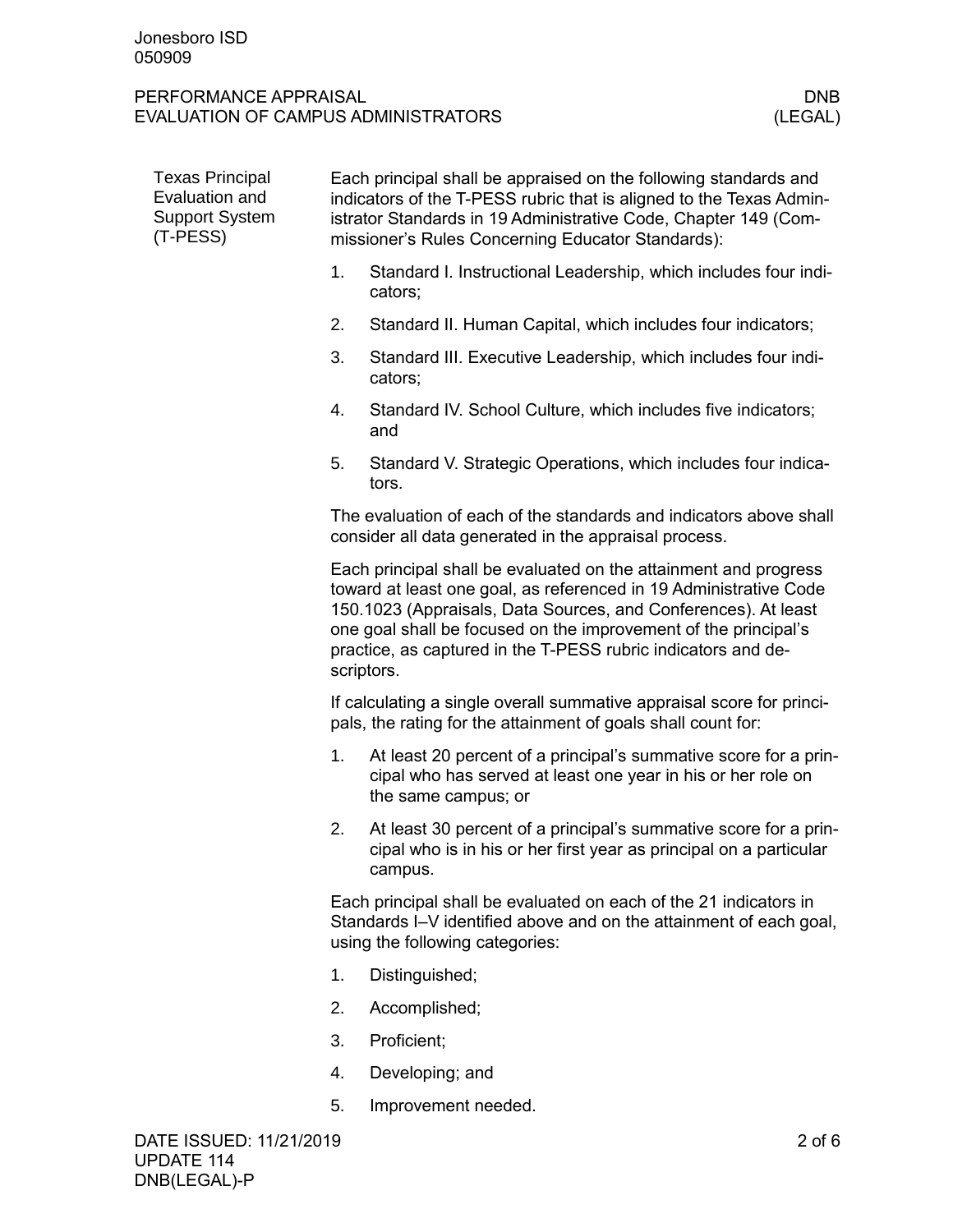|  |            | Beginning with the 2017–18 school year, each principal appraisal<br>shall include the campus-level academic growth or progress of the<br>students enrolled at the principal's campus. |             |                                                                                                                                                                                                                                                                                                                 |  |
|--|------------|---------------------------------------------------------------------------------------------------------------------------------------------------------------------------------------|-------------|-----------------------------------------------------------------------------------------------------------------------------------------------------------------------------------------------------------------------------------------------------------------------------------------------------------------|--|
|  |            |                                                                                                                                                                                       |             | If calculating a single overall summative appraisal score for princi-<br>pals, the measure of student growth or progress shall count for:                                                                                                                                                                       |  |
|  |            | 1.                                                                                                                                                                                    |             | At least 20 percent of a principal's summative score for a prin-<br>cipal who has served two or more years in his or her role on<br>the same campus;                                                                                                                                                            |  |
|  |            | 2.                                                                                                                                                                                    |             | At least 10 percent of a principal's summative score for a prin-<br>cipal who has served one year in his or her role on the same<br>campus; or                                                                                                                                                                  |  |
|  |            | 3.                                                                                                                                                                                    |             | May not be included in calculating a single overall summative<br>appraisal score for a principal who is in his or her first year as<br>principal on a particular campus.                                                                                                                                        |  |
|  |            | Each principal shall be evaluated on student growth or progress<br>using one of the terms from the following categories:                                                              |             |                                                                                                                                                                                                                                                                                                                 |  |
|  |            | 1.                                                                                                                                                                                    |             | Distinguished;                                                                                                                                                                                                                                                                                                  |  |
|  |            | 2.                                                                                                                                                                                    |             | Accomplished;                                                                                                                                                                                                                                                                                                   |  |
|  |            | 3.                                                                                                                                                                                    | Proficient; |                                                                                                                                                                                                                                                                                                                 |  |
|  |            | 4.                                                                                                                                                                                    |             | Developing; or                                                                                                                                                                                                                                                                                                  |  |
|  |            | 5.                                                                                                                                                                                    |             | Improvement needed.                                                                                                                                                                                                                                                                                             |  |
|  |            | 19 TAC 150.1022                                                                                                                                                                       |             |                                                                                                                                                                                                                                                                                                                 |  |
|  | Appraisal  |                                                                                                                                                                                       |             | The annual principal appraisal shall include:                                                                                                                                                                                                                                                                   |  |
|  | Procedures | 1.                                                                                                                                                                                    |             | At least one appraiser-approved goal that shall be:                                                                                                                                                                                                                                                             |  |
|  |            |                                                                                                                                                                                       | a.          | Initially drafted in conjunction with the principal's end-of-<br>year conference from the previous year, as applicable<br>revised as needed based on changes to the context of<br>the principal's assignment at the beginning of the current<br>school year, and submitted to the principal's appraiser;<br>and |  |
|  |            |                                                                                                                                                                                       | b.          | Maintained throughout the course of the school year by<br>the principal to track progress in the attainment of goals<br>and the actions taken to achieve the goals;                                                                                                                                             |  |
|  |            |                                                                                                                                                                                       |             | والملاحظ والمتعاون والمستحدث والمستحدث                                                                                                                                                                                                                                                                          |  |

c. Shared with the principal's appraiser prior to the end-ofyear conference; and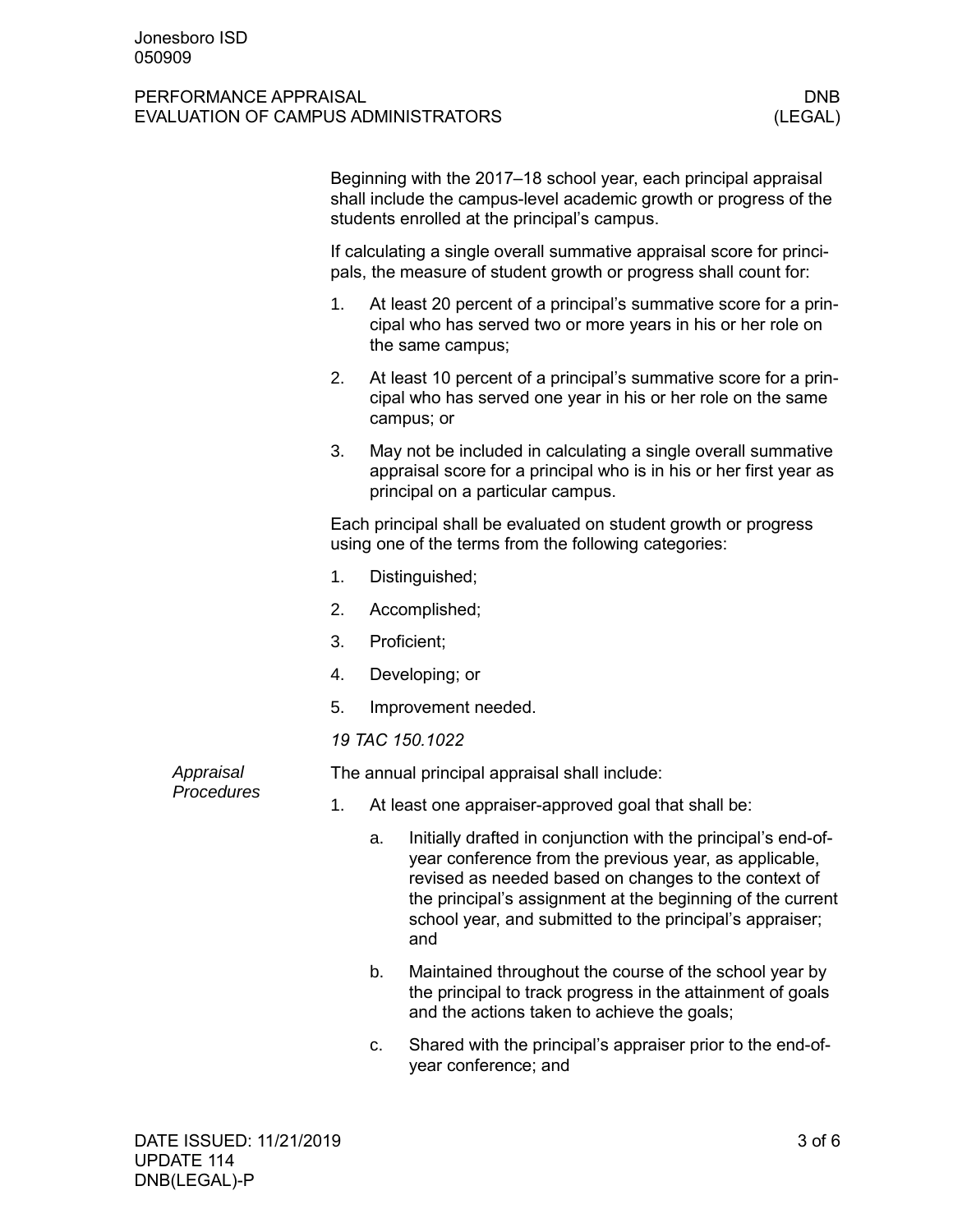|                             |                                                                                                                                                                                                                                                                                                                                                                                                                                                                                       | d.    | Used after the end-of-year conference in the determina-<br>tion of ratings for the attainment of goals;                                                             |  |  |  |
|-----------------------------|---------------------------------------------------------------------------------------------------------------------------------------------------------------------------------------------------------------------------------------------------------------------------------------------------------------------------------------------------------------------------------------------------------------------------------------------------------------------------------------|-------|---------------------------------------------------------------------------------------------------------------------------------------------------------------------|--|--|--|
|                             | 2.                                                                                                                                                                                                                                                                                                                                                                                                                                                                                    |       | A pre-evaluation conference prior to the principal submitting<br>his or her goals to the principal's appraiser;                                                     |  |  |  |
|                             | 3.                                                                                                                                                                                                                                                                                                                                                                                                                                                                                    |       | A mid-year conference to determine and discuss progress to-<br>ward the attainment of goals;                                                                        |  |  |  |
|                             | 4.                                                                                                                                                                                                                                                                                                                                                                                                                                                                                    |       | An end-of-year conference that:                                                                                                                                     |  |  |  |
|                             |                                                                                                                                                                                                                                                                                                                                                                                                                                                                                       | a.    | Reviews data collected throughout the current school<br>year and previous school years, if available;                                                               |  |  |  |
|                             |                                                                                                                                                                                                                                                                                                                                                                                                                                                                                       | b.    | Examines and discusses the artifacts and evidence re-<br>lated to the principal's performance on the 21 indicators<br>of T-PESS rubric and the attainment of goals; |  |  |  |
|                             |                                                                                                                                                                                                                                                                                                                                                                                                                                                                                       | C.    | Examines and discusses evidence related to student<br>growth or progress measures, as described in 19 Admin-<br>istrative Code 150.1022(f)-(h), when available; and |  |  |  |
|                             |                                                                                                                                                                                                                                                                                                                                                                                                                                                                                       | d.    | Identifies potential goals and professional development<br>activities for the principal for the next school year; and                                               |  |  |  |
|                             | 5.                                                                                                                                                                                                                                                                                                                                                                                                                                                                                    | ence. | A written summative annual appraisal report to be provided to<br>the principal after the conclusion of the end-of-year confer-                                      |  |  |  |
| Calendar                    | Each school district shall establish a calendar for the appraisal of<br>principals and provide that calendar to principals prior to the pre-<br>evaluation conference.                                                                                                                                                                                                                                                                                                                |       |                                                                                                                                                                     |  |  |  |
| <b>Appraisal Report</b>     | The written summative annual appraisal report shall be placed in<br>the principal's personnel file by the end of the appraisal period.                                                                                                                                                                                                                                                                                                                                                |       |                                                                                                                                                                     |  |  |  |
| Additional<br>Documentation | Any documentation collected after the end-of-year conference but<br>before the end of the contract term during one school year may be<br>considered as part of the appraisal of a principal. If the documenta-<br>tion affects the principal's evaluation in any indicator, the attain-<br>ment of goals, or a measure of student growth or progress, another<br>summative report shall be developed to inform the principal of the<br>changes prior to the end of the contract term. |       |                                                                                                                                                                     |  |  |  |
|                             |                                                                                                                                                                                                                                                                                                                                                                                                                                                                                       |       | 19 TAC 150.1023(b)-(e)                                                                                                                                              |  |  |  |
| Appraiser<br>Qualifications | The principal appraisal process requires at least one certified ap-<br>praiser. Before conducting an appraisal, an appraiser must be cer-<br>tified by having satisfactorily completed the state-approved<br>T-PESS. Periodic recertification and training may be required. 19<br>TAC 150.1024                                                                                                                                                                                        |       |                                                                                                                                                                     |  |  |  |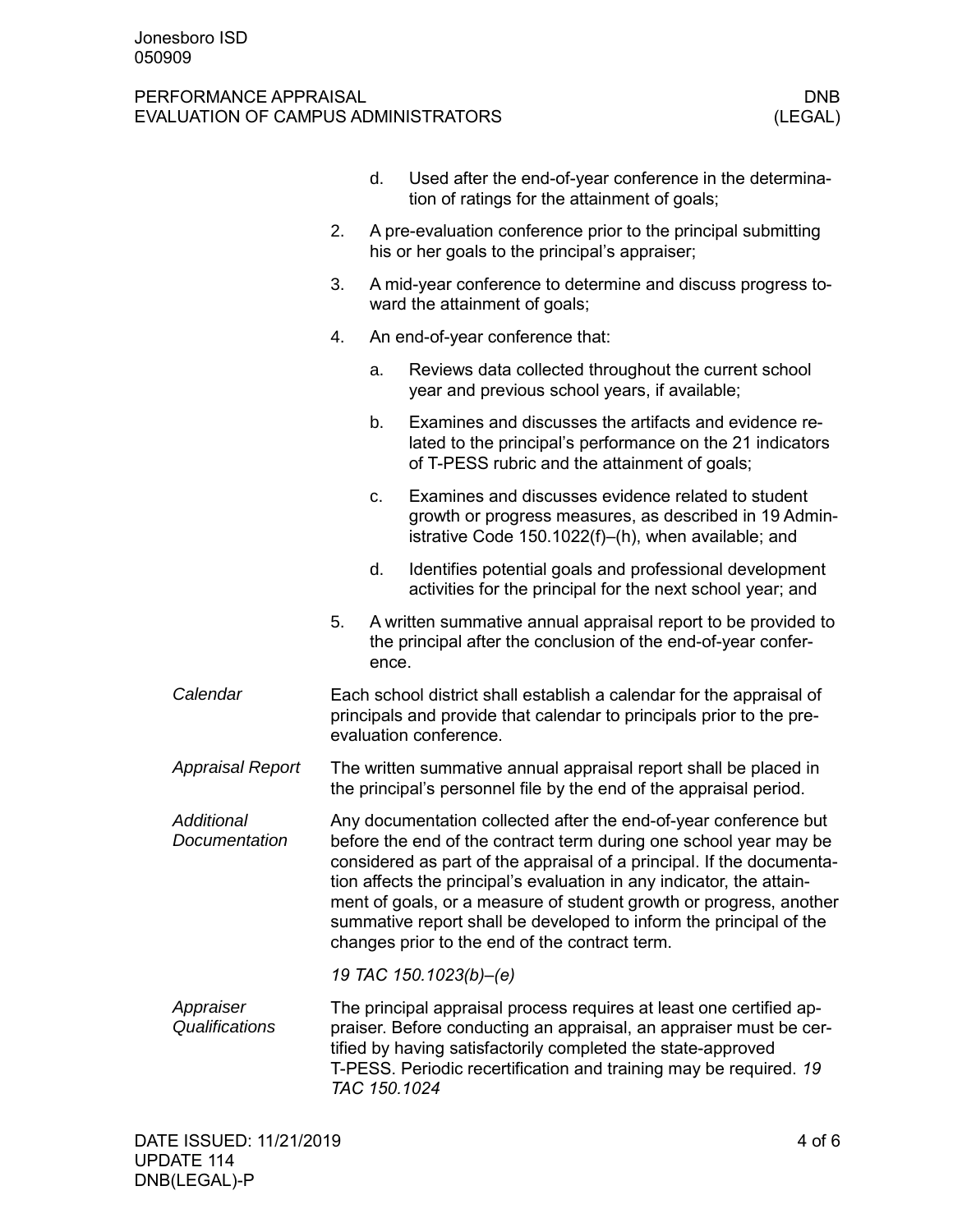| Orientation                                               | A district shall ensure that a principal is provided with an orientation<br>of the T-PESS either prior to or in conjunction with the pre-evalua-<br>tion conference when:                                                                                                                                                                                     |                                                                                                                                                                                                                                                                                                                                                                                                                                                                                                                                                                            |  |  |  |  |
|-----------------------------------------------------------|---------------------------------------------------------------------------------------------------------------------------------------------------------------------------------------------------------------------------------------------------------------------------------------------------------------------------------------------------------------|----------------------------------------------------------------------------------------------------------------------------------------------------------------------------------------------------------------------------------------------------------------------------------------------------------------------------------------------------------------------------------------------------------------------------------------------------------------------------------------------------------------------------------------------------------------------------|--|--|--|--|
|                                                           | 1.                                                                                                                                                                                                                                                                                                                                                            | The principal is new to the district;                                                                                                                                                                                                                                                                                                                                                                                                                                                                                                                                      |  |  |  |  |
|                                                           | 2.                                                                                                                                                                                                                                                                                                                                                            | The principal has never been appraised under the T-PESS; or                                                                                                                                                                                                                                                                                                                                                                                                                                                                                                                |  |  |  |  |
|                                                           | 3.                                                                                                                                                                                                                                                                                                                                                            | District policy regarding principal appraisal has changed since<br>the last time the principal was provided with an orientation to<br>the T-PESS.                                                                                                                                                                                                                                                                                                                                                                                                                          |  |  |  |  |
|                                                           | The principal orientation shall include all state and local appraisal<br>policies and the local appraisal calendar.                                                                                                                                                                                                                                           |                                                                                                                                                                                                                                                                                                                                                                                                                                                                                                                                                                            |  |  |  |  |
|                                                           |                                                                                                                                                                                                                                                                                                                                                               | 19 TAC 150.1025                                                                                                                                                                                                                                                                                                                                                                                                                                                                                                                                                            |  |  |  |  |
| Alternatives to<br><b>T-PESS</b>                          | A district that does not choose to use the T-PESS must develop its<br>own principal appraisal system supported by locally adopted policy<br>and procedures; developed in consultation with the district-level<br>and campus-level committees established under Education Code<br>11.251; and adopted by the board. Education Code 21.3541; 19<br>TAC 150.1026 |                                                                                                                                                                                                                                                                                                                                                                                                                                                                                                                                                                            |  |  |  |  |
|                                                           | Note:                                                                                                                                                                                                                                                                                                                                                         | The standards, indicators, knowledge, and skills to be<br>used to align with the training, appraisal, and profes-<br>sional development of principals are outlined in 19 Ad-<br>ministrative Code 149.2001.                                                                                                                                                                                                                                                                                                                                                                |  |  |  |  |
| <b>Appraisal of Campus</b><br><b>Administrators Other</b> | A district shall appraise each campus administrator, other than a<br>principal, annually using either:                                                                                                                                                                                                                                                        |                                                                                                                                                                                                                                                                                                                                                                                                                                                                                                                                                                            |  |  |  |  |
| <b>Than Principals</b>                                    | 1.                                                                                                                                                                                                                                                                                                                                                            | The commissioner's recommended appraisal process and<br>performance criteria; or                                                                                                                                                                                                                                                                                                                                                                                                                                                                                           |  |  |  |  |
|                                                           | 2.                                                                                                                                                                                                                                                                                                                                                            | An appraisal process and performance criteria developed by<br>the district in consultation with the district- and campus-level<br>committees and adopted by the board.                                                                                                                                                                                                                                                                                                                                                                                                     |  |  |  |  |
|                                                           | Education Code 21.354(c)                                                                                                                                                                                                                                                                                                                                      |                                                                                                                                                                                                                                                                                                                                                                                                                                                                                                                                                                            |  |  |  |  |
|                                                           |                                                                                                                                                                                                                                                                                                                                                               | A district may use the T-PESS to appraise campus administrators<br>other than principals provided the school district makes appropriate<br>modifications to ensure that the T-PESS rubric and components fit<br>the job descriptions of the campus administrators other than princi-<br>pals evaluated with the T-PESS. A district using T-PESS for admin-<br>istrators other than principals shall evaluate administrators on the<br>attainment and progress toward at least one goal, as referenced in<br>19 Administrative Code 150.1023 (Appraisals, Data Sources, and |  |  |  |  |